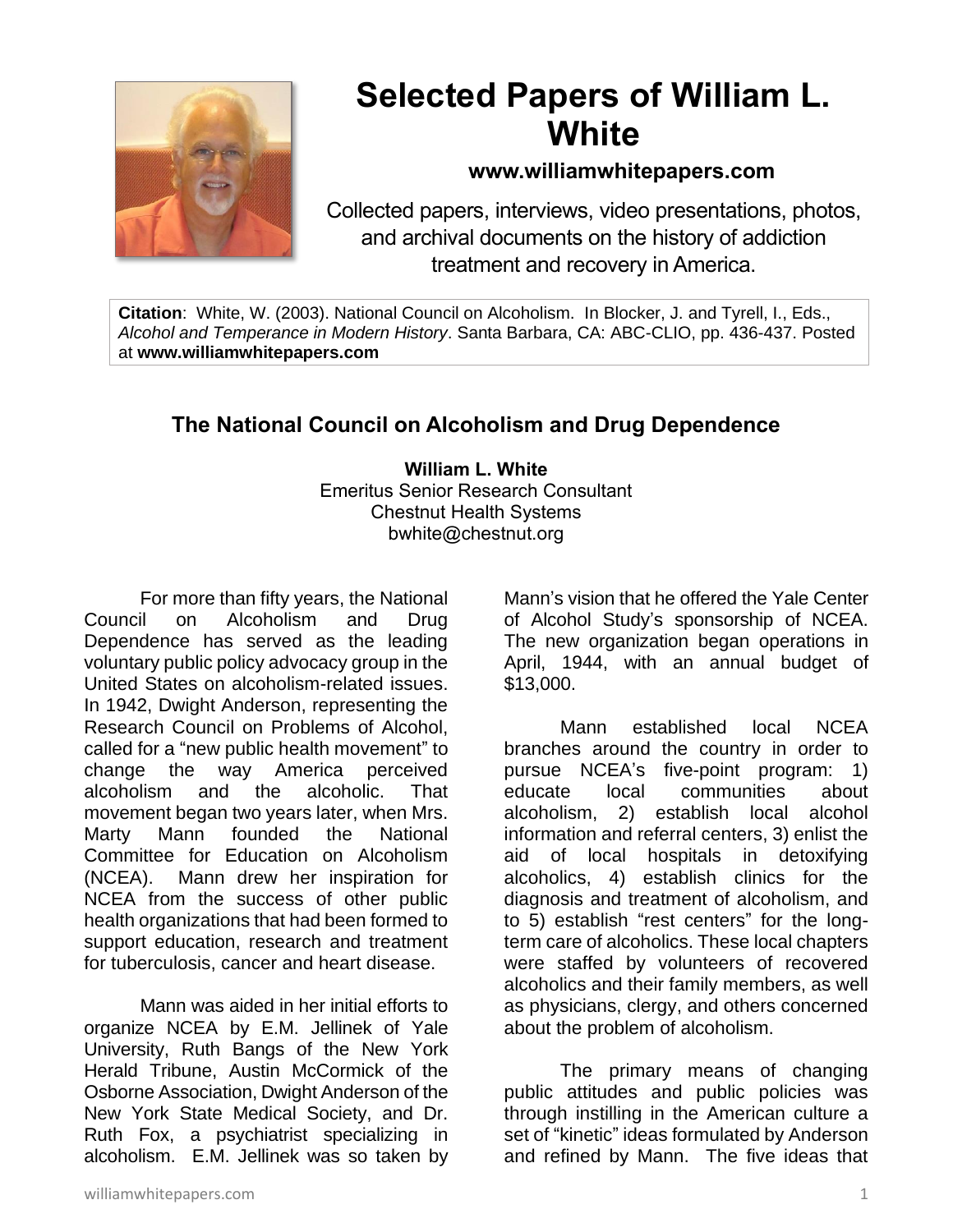were at the heart of NCEA's educational campaigns were:

- 1. Alcoholism is a disease.
- 2. The alcoholic, therefore, is a sick person.
- 3. The alcoholic can be helped.
- 4. The alcoholic is worth helping.

5. Alcoholism is our No. 4 public health problem, and our public responsibility.

NCEA, along with the Research Council of Problems of Alcohol, Alcoholics Anonymous, and the Yale Center of Alcohol Studies, forged a "modern alcoholism movement" that affirmed hope for recovery from alcoholism, called for a new scientific approach to the study and resolution of alcohol problems, and laid the foundation for a national network of community-based alcoholism prevention and treatment programs.

#### **Coming of Age (1950-1980)**

In 1950, NCEA separated from Yale to become an independent organization. This separation was facilitated by the financial support of philanthropist R. Brinkely Smithers and the Christopher D. Smithers Foundation. Signaling this new independent status was the board decision to change the name of the organization to the National Committee on Alcoholism (1950) and later to the National Council on Alcoholism (NCA) (1956). Through Mann's visits to communities across the country, the number of local NCEA/NCA affiliates grew from fourteen in 1946 to fifty-three in 1956.

Through the 1950s and 1960s, NCA focused on educating the public through its publishing activities and its influence upon the press, radio, television and motion pictures. Major initiatives included lobbying to change policy positions on alcoholism by major medical and public health organizations, hosting alcoholism-themed conferences for helping professionals, and lobbying for federal legislation for funding to support local alcoholism education and treatment efforts. As the number of local NCA affiliates reached 80, NCA successfully pushed the passage of landmark federal legislation (the 1970 "Hughes Act") that provided federal funding for local alcoholism treatment programs.

During the 1970s, NCA helped expand alcoholism treatment and occupational alcoholism programs and provided organizational sponsorship of the American Society of Addiction Medicine. NCA also intensified its educational campaigns to destigmatize alcoholism through its media blitzes, seeding television shows such as "Maude" and "All in the Family" with information on alcoholism, and by hosting professional education and training events. The boldest of such activities was its 1976 "Operation Understanding." In this highly publicized event, fifty-two prominent Americans proclaimed their recovery from alcoholism.

Another significant change within NCA in the 1970s was the decision to no longer have alcohol industry representatives on the NCA board.

#### **Retrenchment and Renewal** (1980-2002)

Marty Mann died 22 July 1980. She had served as NCA's Director for twenty-four years and had continued to influence NCA's advocacy vision until her death. Her speaking and writing exerted a profound influence on American attitudes toward alcoholism, and her political savvy and spellbinding oratory coaxed many state and federal legislators into formulating publichealth responses to the problem of alcoholism. Following Mann's death, NCA experienced a period of financial struggle. The Smithers Foundation provided crucial financial support to NCADD during this period.

In 1990, NCA changed its name to the National Council on Alcoholism and Drug Dependence (NCADD), bowing to the growing integration of the alcoholism and drug addiction fields. The debate over the name change signaled a larger uncertainty regarding NCA's future direction as an organization. Many local NCADD affiliates